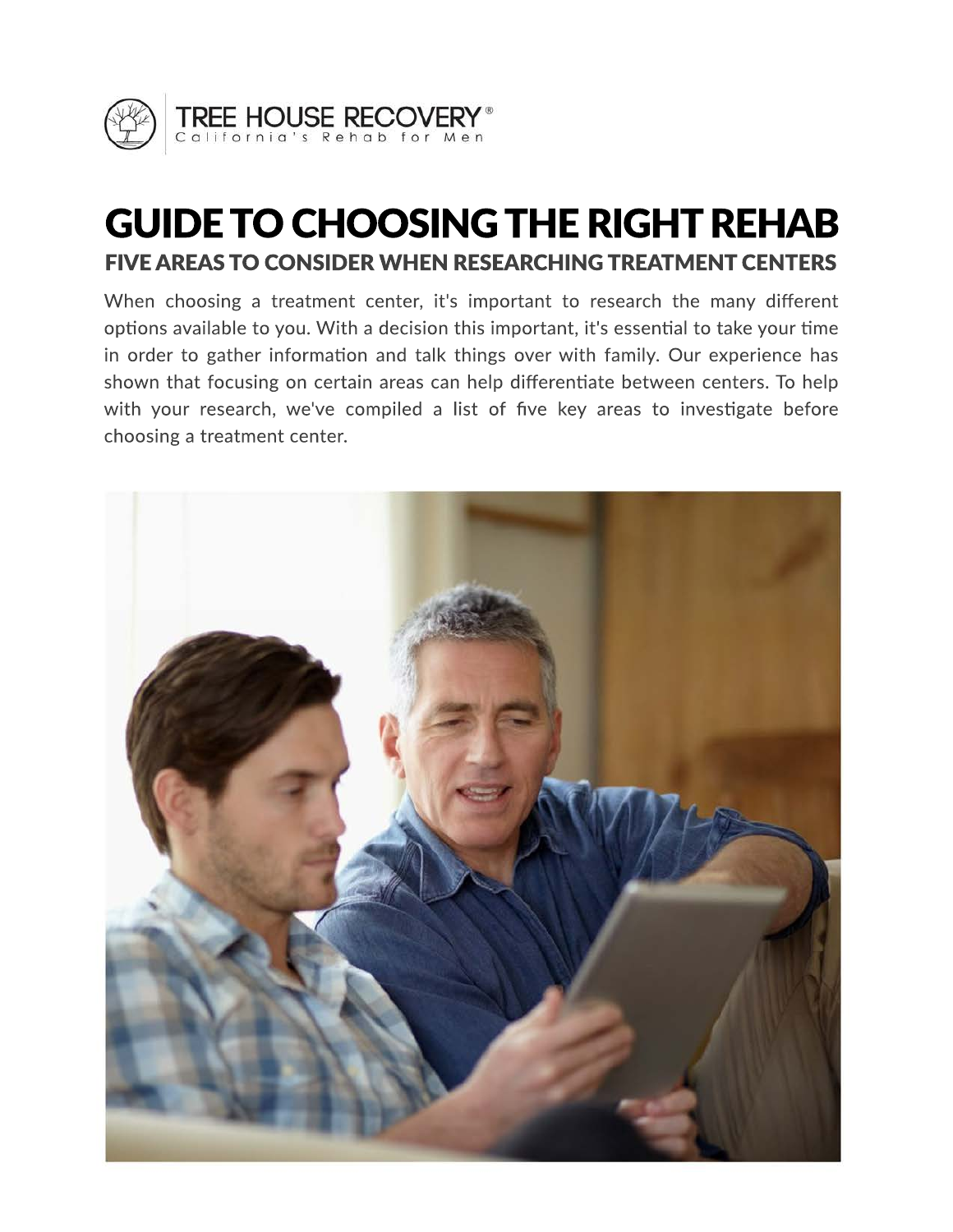### 1. DEFINING SUCCESS

When speaking with treatment centers, inquire about their success rates. Choosing a center with a high success rate will give you the best chance of attaining long-term sobriety. Make sure to ask how they define success. Every man who comes through Tree House is part of our family. We conduct regular surveys to ensure the wellbeing of our clients and continue to improve our treatment. We look at more than the sober rate. Quality of life is just as important for us. We believe that the best way to maintain sobriety is to build a life that you love.



Statistics based on 89.4% of graduates who participated in survey from 4/2013 - 4/2017

## 2. TESTIMONIALS WITH SUBSTANCE

A high star rating is important, but make sure to spend time reading the reviews. Look for descriptive reviews that explain why a rehab is good. If someone truly experiences life changing treatment, they will write more than "this place saved my life." They will give you details.

**To read our reviews, please use the links below to visit our profiles on:**

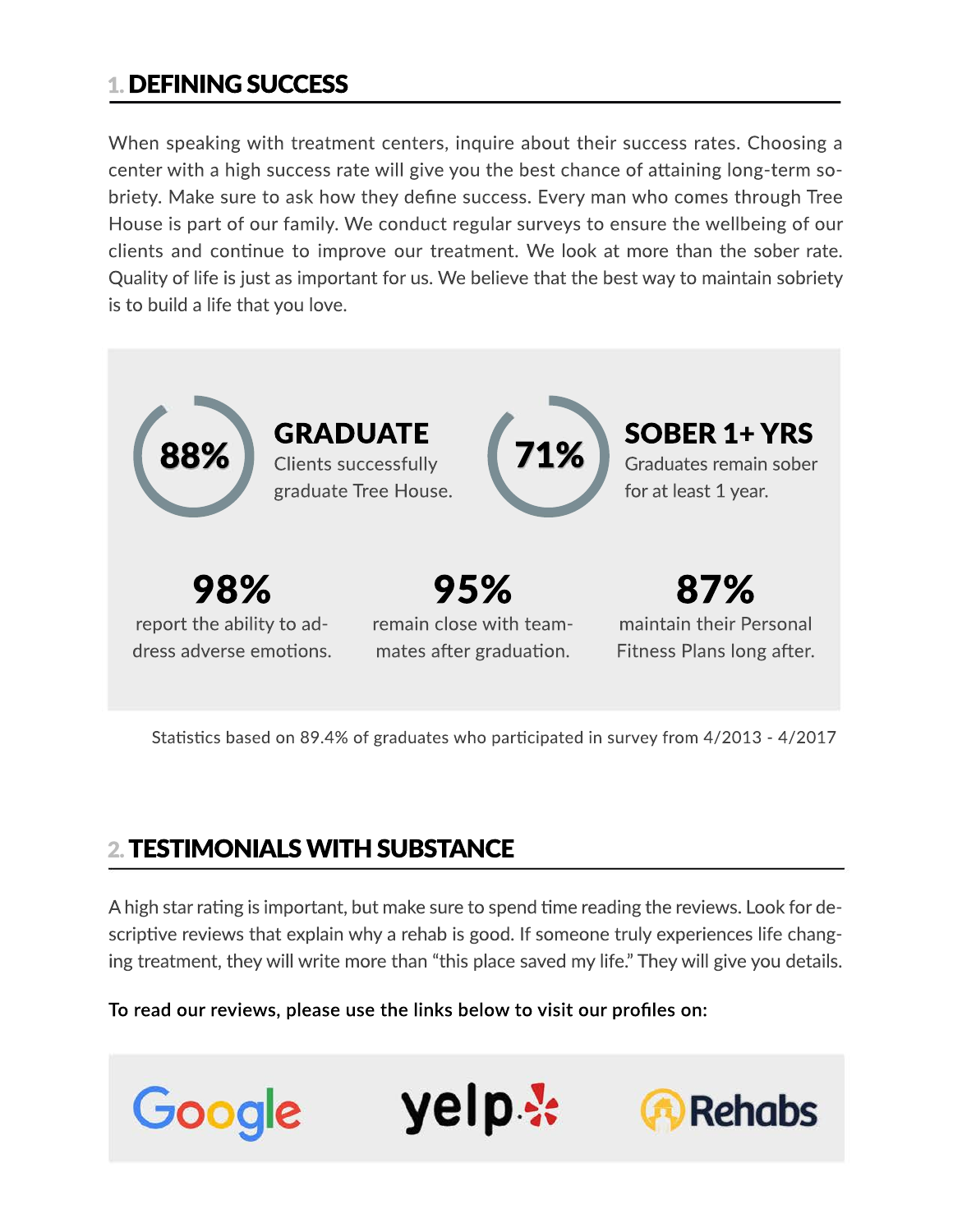### 3. EXPERIENCED TREATMENT TEAM

Life experience and healthy modeling are just as important as having the right credentials. Look for addiction therapists that live healthy lifestyles. It is one thing to teach something, but living it is what counts. Finding a rehab facility that is staffed by people experienced with sobriety who truly embody healthy living is essential.



JUSTIN MCMILLEN FOUNDER/ CEO

Justin knows first hand what it takes to get sober and stay sober. Justin based the Tree House curriculum on his personal success in overcoming addiction.



#### NEIL TRUSSO PHYSICAL DIRECTOR

Drawing on his experience as a Navy SEAL, college athlete, sports coach, and father of two, Neil is an expert in teaching men to live healthy, happy lives.

**[Learn More](https://treehouserecovery.com/justin-mcmillen/)**

#### **[Learn More](https://treehouserecovery.com/neil-trusso/)**

### 4. HUMAN CONNECTION

Human connection plays a crucial role in healing from an addictive lifestyle. Learning how to build and maintain healthy relationships is essential to any successful recovery. Effective treatment takes this into account and teaches clients how to be part of a healthy team.

Understanding and building healthy relationships is the bedrock of Tree House Recovery's approach to treatment.

**[Learn More About Tree House Treatment](https://treehouserecovery.com/holistic-drug-rehab/)**